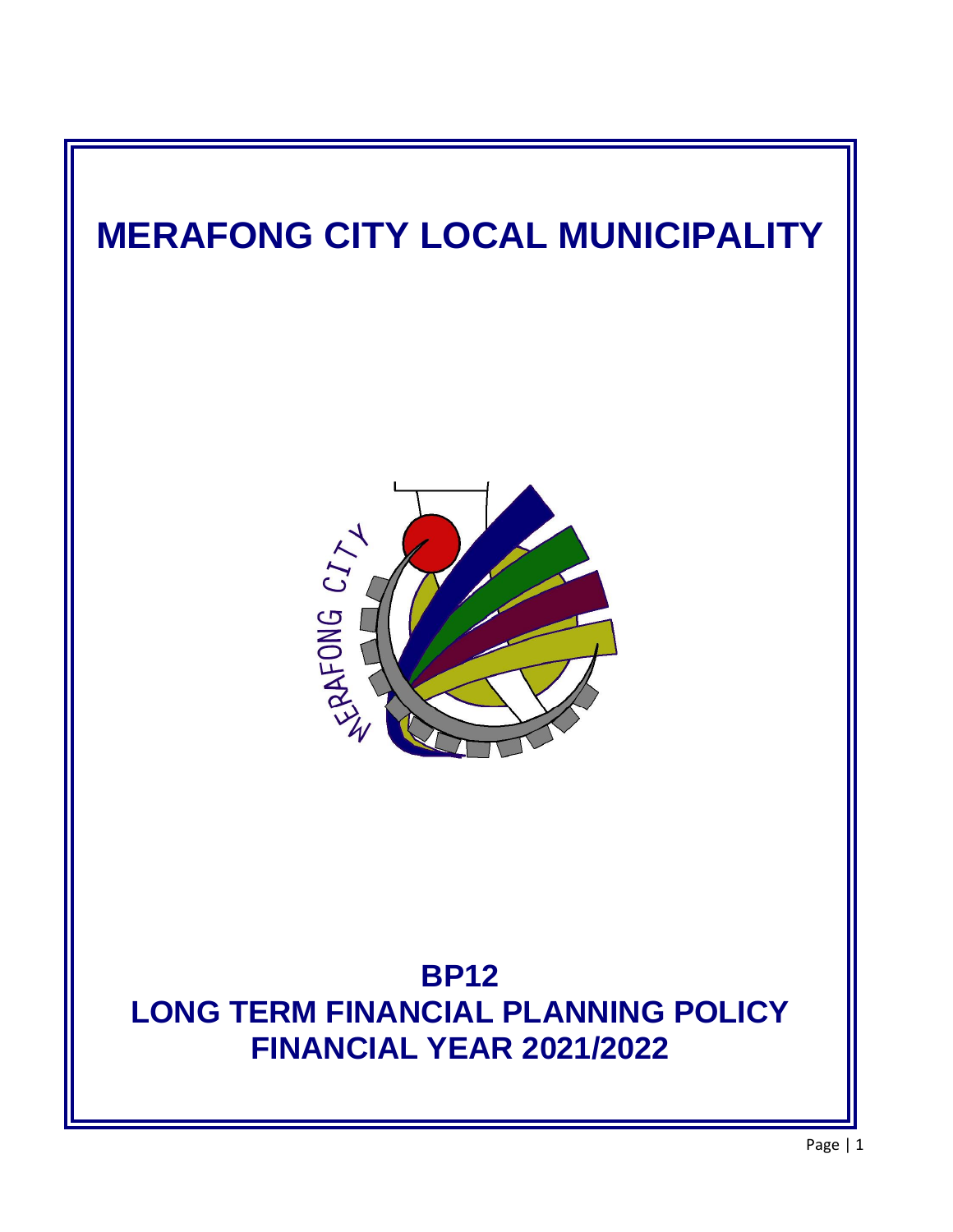# **BP12 Long term planning Policy**

| Policy: Long term planning | Effective Date: 01 July 2021 |
|----------------------------|------------------------------|
| Approved:                  | Review Date: 31 March 2021   |

#### **ABBREVIATIONS**

MCLM MERAFONG CITY LOCAL MUNICIPALITY AO Accounting Officer CFO Chief Financial Officer LTFP Long Term Financial Plan IDP Integrated Development Plan MFMA Municipal Finance Management Act MSA Municipal Systems Act

#### **1. PURPOSE OF THIS DOCUMENT**

This policy sets outs the principles for determining the following:-

The Policy on Long Term Financial Planning is aimed at ensuring that the Municipality has sufficient and cost-effective funding in order to achieve its long-term objectives through the implementation of the medium term operating and capital budgets. The purpose of the Policy on Long Term Financial Planning is therefore to:-

(a) Ensure that all long term financial planning is based on a structured and consistent methodology in order to ensure the long term financial sustainability of the Municipality.

(b) Identify capital investment requirements and associated funding sources to ensure the future sustainability of the Municipality;

(c) Identify revenue enhancement and cost saving strategies in order to improve service delivery at affordable rates; and

(d) Identify new revenue sources as funding for future years.

#### **2. DEFINITIONS**

In this Policy, unless the context otherwise indicates, a word or expression to which a meaning has been assigned in the Local Government: Municipal Finance Management Act, 2003 (Act No 56 of 2003), has the meaning so assigned, and: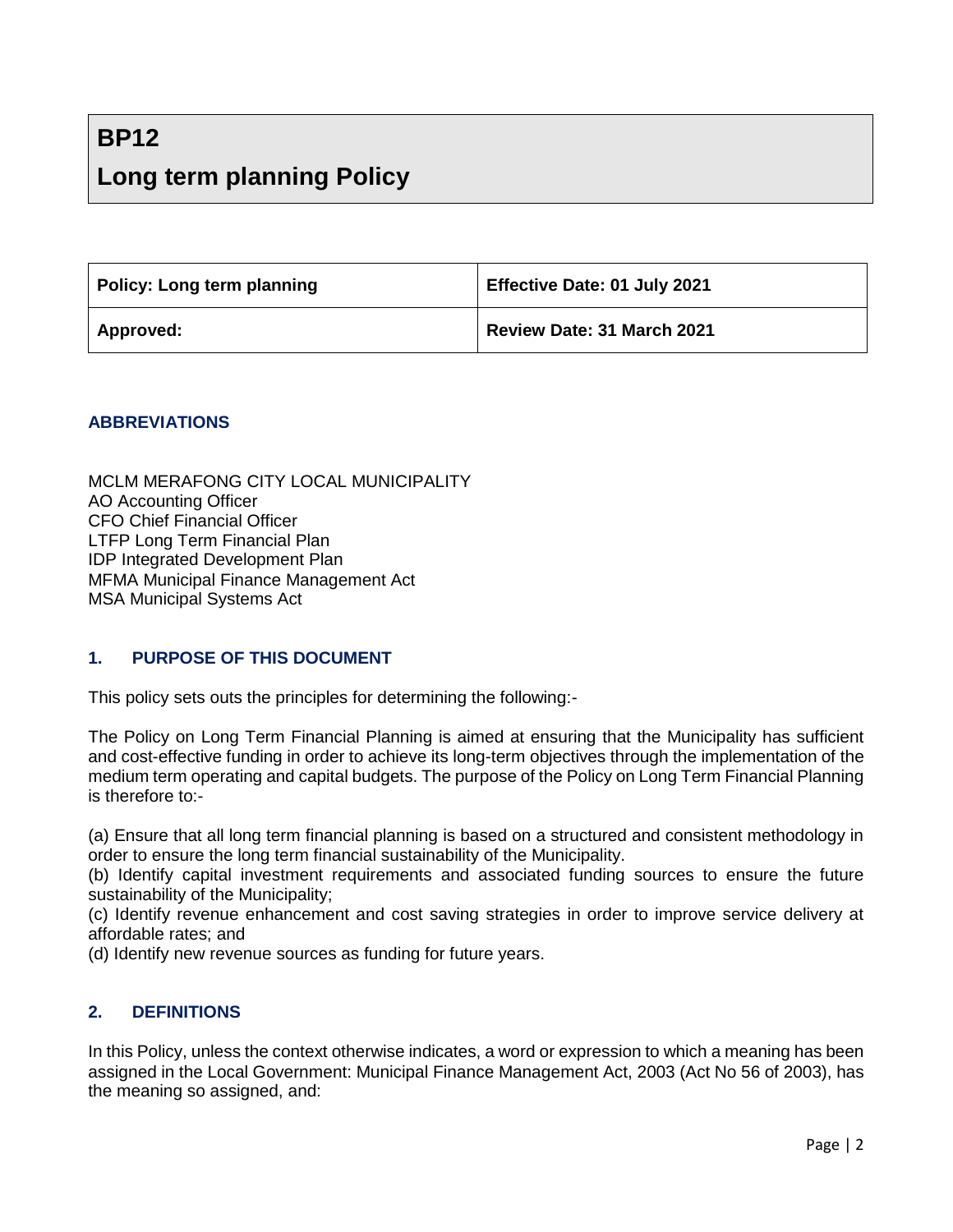**"Accounting Officer"** – means the Municipal Manager and vice versa;

**"Act"** – means the Local Government: Municipal Finance Management Act, 2003 (Act No. 56 of 2003);

**''basic municipal service''** means a municipal service that is necessary to ensure an acceptable and reasonable quality of life and which, if not provided, would endanger public health or safety or the environment;

**"Budget Steering Committee",** a committee established to provide technical assistance to the Mayor in discharging the responsibilities set out in section 53 of the MFMA;

**''budget-related policy''** means a policy of a municipality affecting or affected by the annual budget of the municipality, including –

(a) the tariffs policy which the municipality must adopt in terms of section 74 of the Municipal Systems Act;

(b) the rates policy which the municipality must adopt in terms of legislation regulating municipal property rates; or

(c) the credit control policy which the municipality must adopt in terms of section 96 of the Municipal Systems Act;

**"Chief Financial Officer"** – means an officer of the Municipality, designated by the Municipal Manager to be administratively in charge of the financial affairs of the municipality;

**"Council" or "Municipality"** – means the Municipal Council of Example Municipality as referred to in Section 18 of the Municipal Structures Act;

**"Creditor"** – in relation to a municipality, means any person or service provider to whom money Is owing by the Municipality;

**"Debt"** – means –

(a) a monetary liability of obligation created by a financing agreement, note, debenture, bond, overdraft or the issuance of municipal securities; or

(b) a contingent liability such as that created by guaranteeing a monetary liability or obligation of another.

**"Financing Agreement"** means any long-term agreement, lease, installment purchase contract or hire purchase agreement under which the Municipality undertakes to pay the capital cost of property, plant or equipment over a period of time;

**"Financial year"** – means a year ending 30 June;

**"Financial Statement"** – means statements consisting of at least –

(a) a balance sheet (statement of financial position);

(b) an income statement (statement of financial performance);

(c) a cash-flow statement;

- (d) any other statements that may be prescribed; and
- (e) any notes to these statements.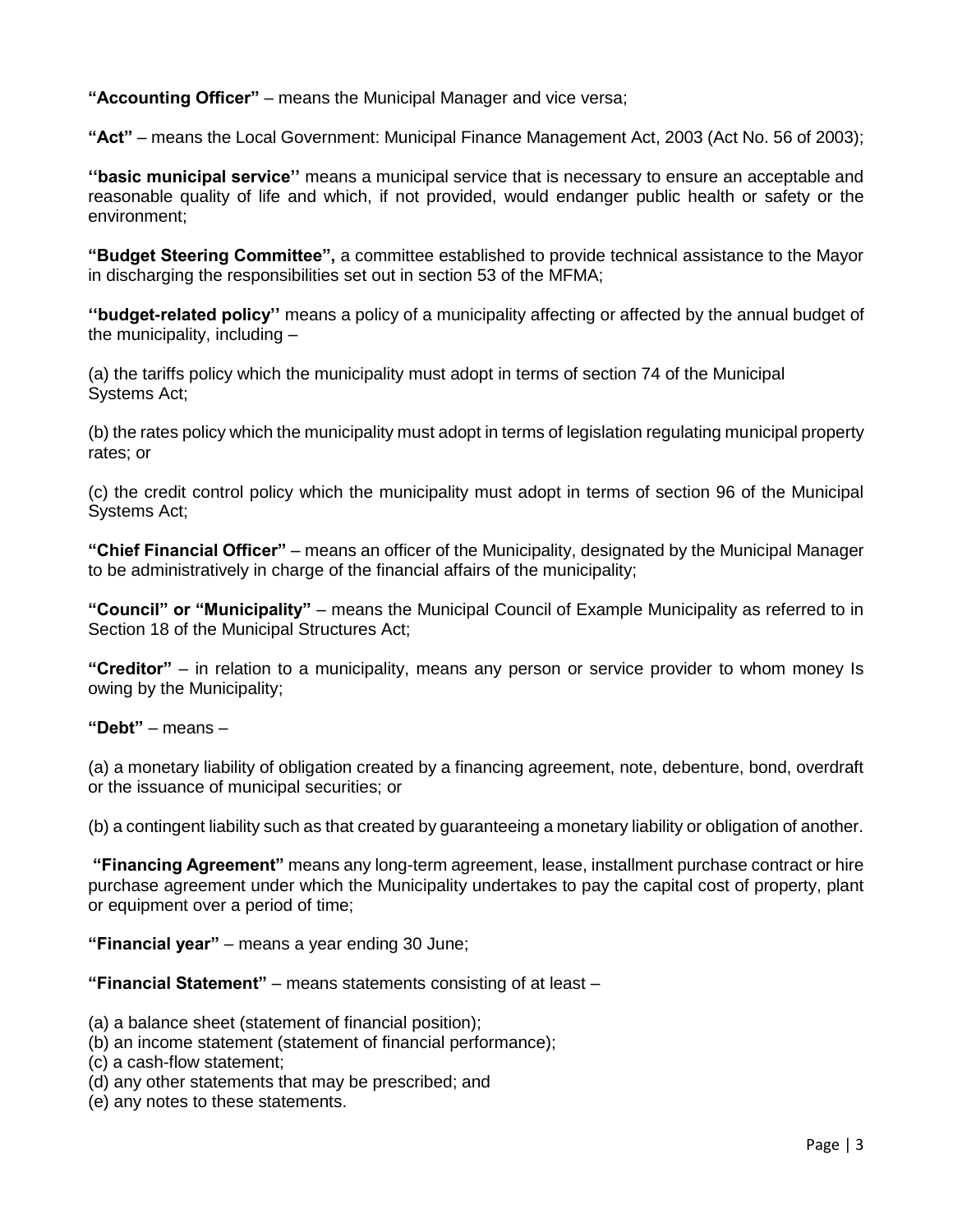**"IDP"** means the Integrated Development Plan;

**"LTFP"** means Long Term Financial Plan;

**''long term debt''** means debt repayable over a period exceeding one year;

**"MBRR"** means the Municipal Budget and Reporting Regulations;

**"MFMA"** means the Municipal Finance Management Act No 56 of 2003;

**"MTREF"** means Medium Term Revenue and Expenditure Framework, as prescribed by the MFMA. It sets out indicative revenue and projected expenditure for the budget year, plus two outer financial years;

**"Municipal debt instrument"** – means any note, bond, debenture or other evidence of indebtedness issued by a municipality, including virtual or electronic evidence of indebtedness intended to be used in raising debt;

**''municipal tariff''** means a tariff for services which a municipality may set for the provision of a service to the local community, and includes a surcharge on such tariff;

**''National Treasury''** means the National Treasury established by Section 216(1) of the Constitution and section 5 of the Public Finance Management Act;

**"Short Term"** refers to a period up to 3 (three) years;

**"Medium Term"** refers to a period between 3 (three) and 5 (five) years;

**"Long Term"** refers to any period longer than 5 (five) years.

**"Security"** – means a lien, pledge, mortgage, cession or other form of collateral intended to secure the interest of a creditor; and

**"Short Term Debt"** – means a debt which is repayable over a period not exceeding 12 months.

# **3. OBJECTIVES**

The annual updated LTFP should identify the following:

(a) Assumptions and parameters to be used to compile the Operating and Capital budgets over the next MTREF;

(b) Future Operating revenue and expenditure projections based on assumptions and parameters;

(c) Future affordability of projected Capital Plans;

(d) The level of infrastructure development required to achieve the Municipal priorities, within the funding restrictions; and

(e) External funding requirements in respect of long term debt.

# **4 APPROVAL AND EFFECTIVE DATE**

The policy will be effective as from 1 July 2021.

#### **5. POLICY AMENDMENT**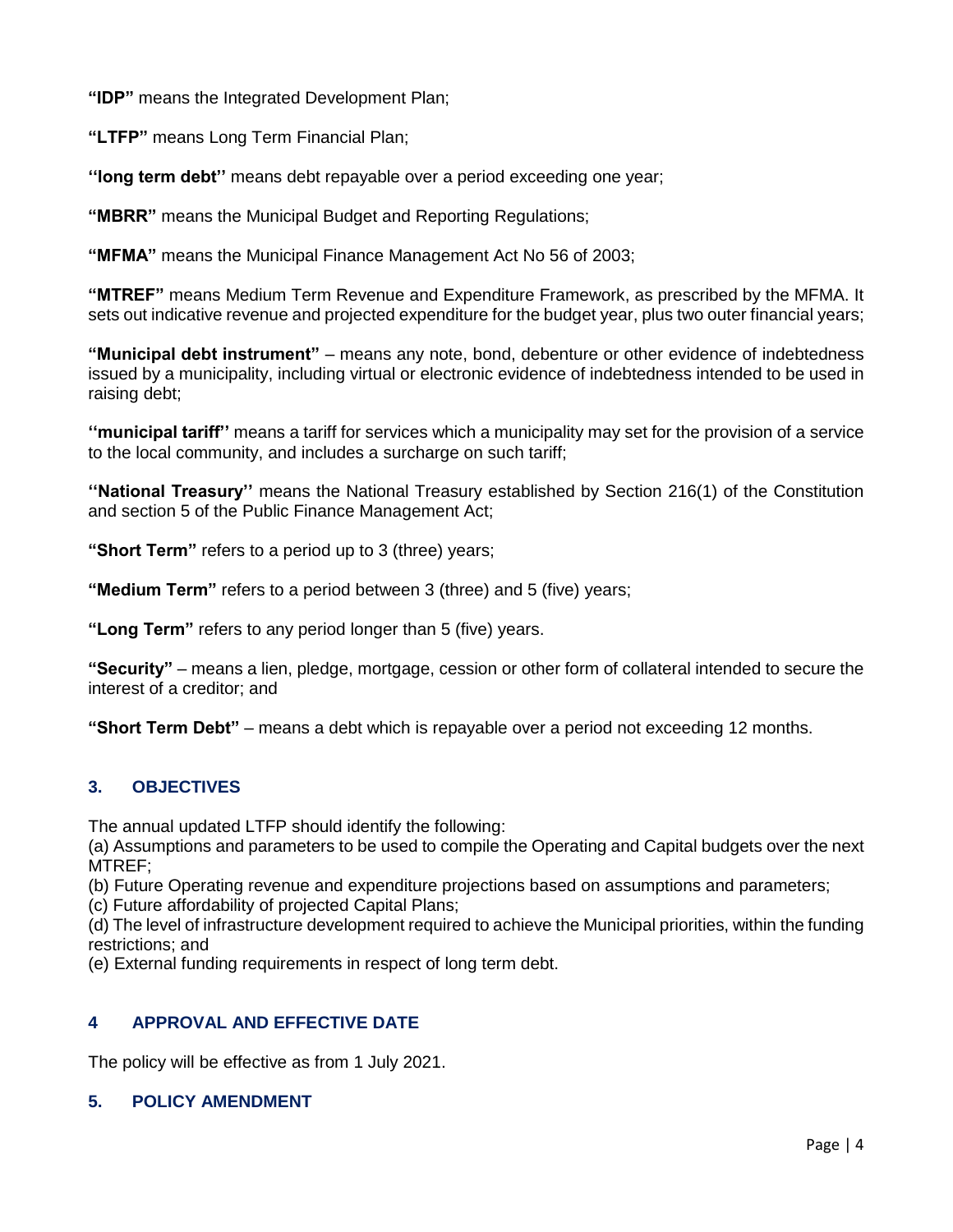The Accounting Officer must–

(a) at least annually review the implementation of this Policy; and

(b) when the AO considers it necessary, submit proposals for the amendment of this Policy to the Council.

The review of this policy and any amendment should be made with due consideration and in conjunction with the annual review of the budget related policies as prescribed in the Municipal Budget and Reporting Regulations, 2008.

## **6. RELATIONSHIP WITH OTHER POLICIES**

This policy needs to be read in conjunction with other relevant adopted policies of the municipality, including the following:

- Delegation of Powers;
- Accounting Policy;
- Credit Control and Debt Collection Policy;
- Tariff, Indigent and Free Basic Services Policy;
- Property Rates Policy;
- Budget Implementation and Monitoring Policy;

#### **7. REFERENCES**

The following references were observed in compiling this document:

- Municipal Finance Management Act, 2003
- Municipal Systems Act, 2000
- Municipal Structures Act, 1998
- Accounting Standards Board
- Municipal Budget and Reporting Regulations, 2008
- Generally Recognised Accounting Practice

#### **8. PRINCIPLES**

The policy is based on the following principles:-

- (a) Viability and sustainability of the municipality;
- (b) Optimisation of the municipal revenue basket, taking into consideration the following:
	- Grand funding is optimally utilised and managed; and
	- Effective credit control and debt collection, ensuring optimal revenue collection in the context of the socio-economic environment.
- (c) Continuous improvement and expansion in service delivery framework, and
- (d) Effective financial strategies.

During the process of compilation of the LTFP the Municipality should take cognisance of the following additional factors regarding the process:-

(c) A collaborative and visionary process. The LTFP does not just forecast the status quo into the future but considers different possible scenarios.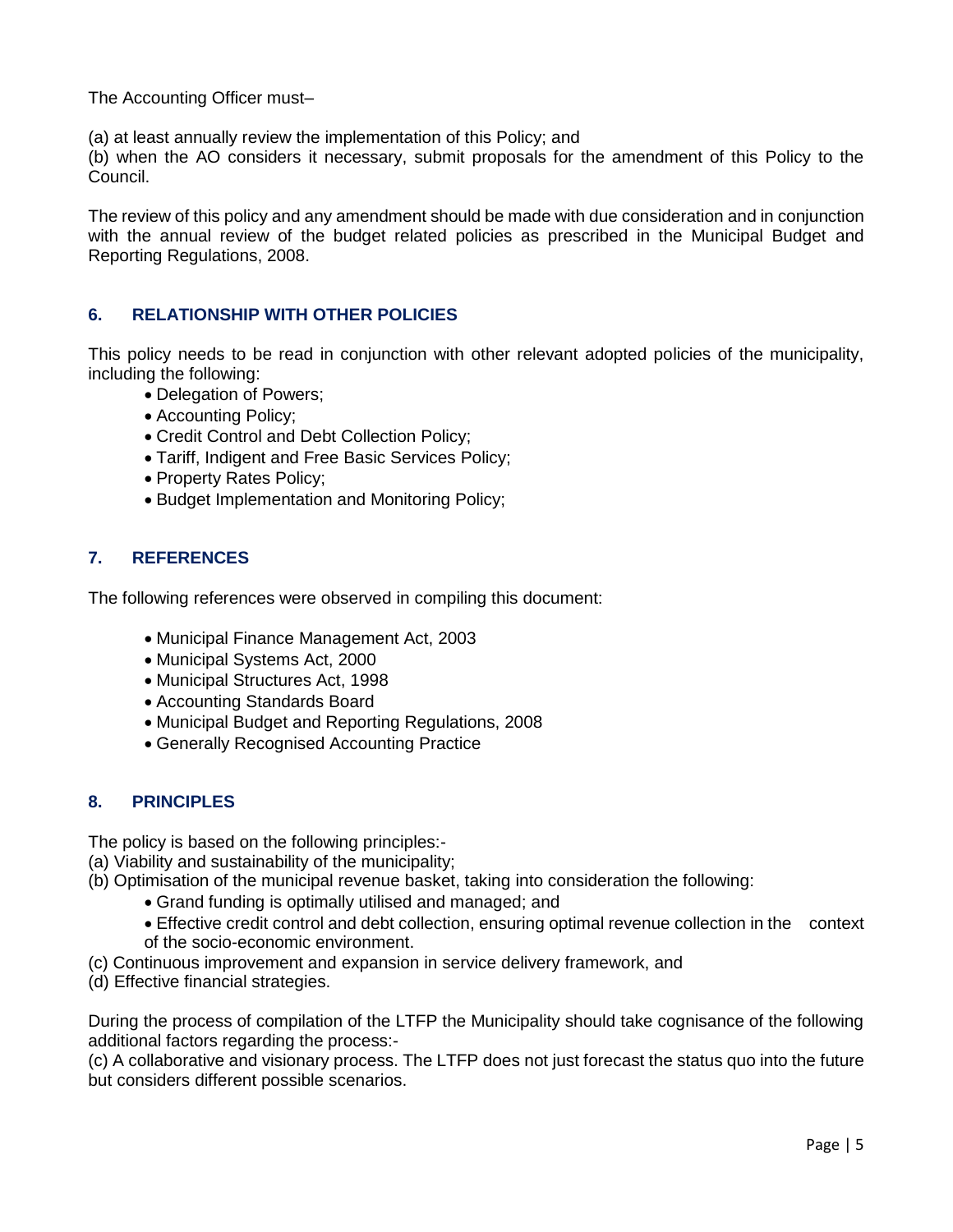(d) A combination of technical analysis and strategising. Long-term forecasts and analysis are used to identify long-term imbalances and financial strategies are developed to counteract these imbalances or inequities.

(e) An anchor of financial sustainability and policy development. The plan develops big-picture and longterm thinking among elected and appointed Councilors and Officials and also aims to ensure alignment and credibility of the IDP.

(f) Long term in nature. The plan will cover three (3) years.

## **9. DEVELOPMENT OF A FINANCIAL PLAN**

#### **9.1 Status Quo assessment and data collection**

Perform a Status Quo assessment under the following criteria:-

- (a) The Municipality's current financial status;
- (b) Audit Outcome for prior Financial Years;
- (c) Current revenue sources, internal and external proportion of revenue;
- (d) Main cost drivers impacting on the sustainability of the Municipality;
- (e) Determine the main expenditure categories and the scale of each;
- (f) Identify internal and external factors, which influence expenditure levels;
- (g) Loan and liability obligations;
- (h) Status of municipal infrastructure;
- (i) Repairs and maintenance and refurbishments as per the Infrastructure Asset Management Plans;
- (j) Distribution Losses;

(k) Reviewing the Municipality's funding requirements as per:

- **financial plan; and**
- $\blacksquare$  IDP.
- (l) Ability to finance capital expenditure;

(m) Trends and the implications including the financial problems; opportunities and constraints/risks facing the Municipality;

- (n) Powers and Functions of the Municipality;
- (o) Service backlogs and population projections in order to determine service needs; and
- (p) Summarise the gaps and challenges to be addressed in the financial and funding plan.

In reviewing the current revenue sources in terms of:

(a) Existing service charges and fees.

(b) Options for increasing user charges and fees based on:

- the impact of inflation;
- other cost increases;
- number of registered indigents;
- the adequacy of the coverage of costs and current competitiveness of rates; and

impact on households, particularly poorer households.

(c) The nature and extent, purpose and predictability of National and Provincial Grants and Agency Payments.

- (d) Future opportunities and threats in terms of revenue:
- (e) Other revenue opportunities, such as leases and the sale of non-core assets.
- (f) Revenue constraints, such as maximum service charges and poor payment levels.
- (g) Potential threats to Municipal revenue, including changes in Grant allocations.
- (h) Potential expansion of the current revenue base.
- (i) Factors, which influence revenue collections.

Other non-financial issues to consider during status quo analysis

(a) Proposed organisational structure and assessing its cost implications;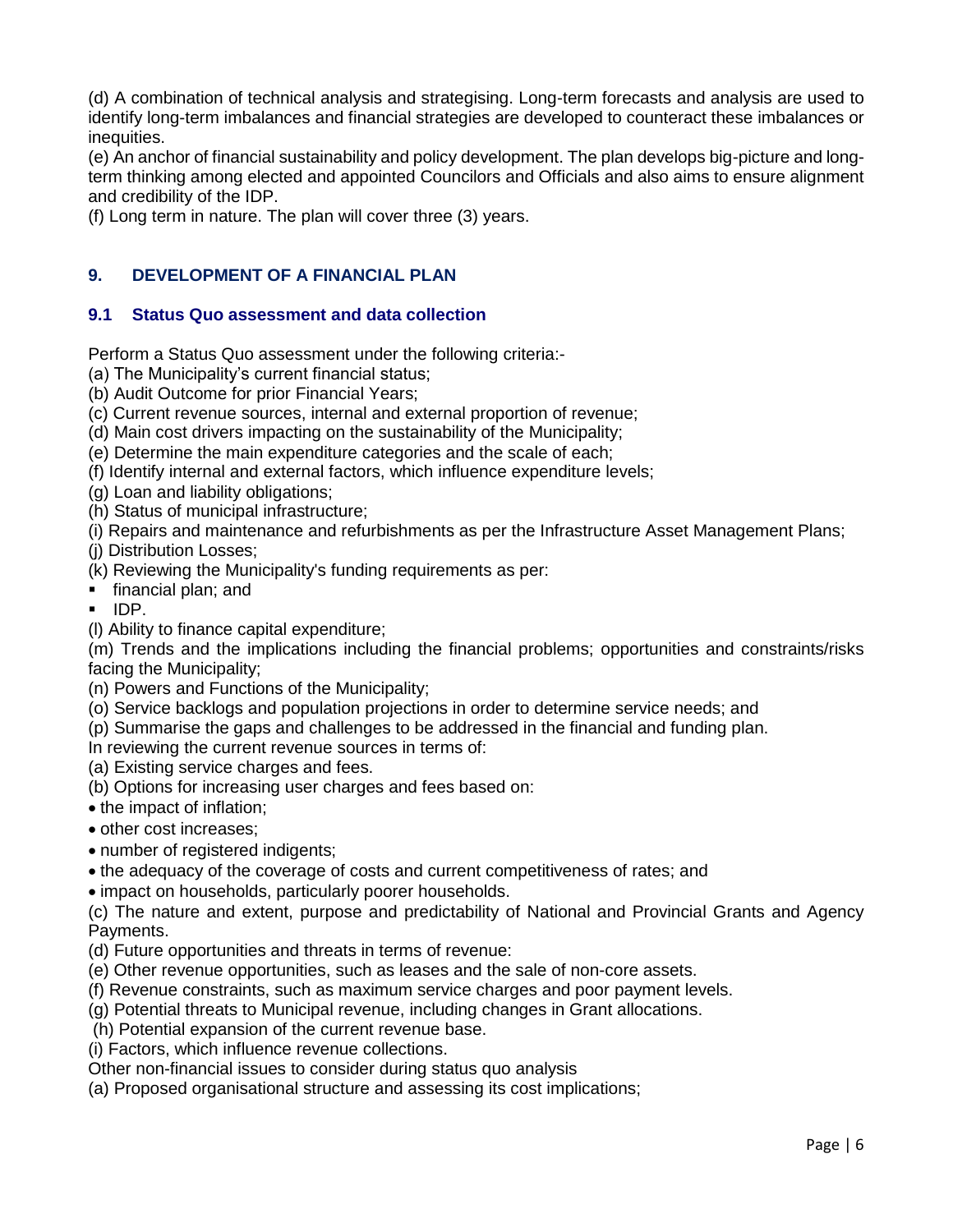(b) Proposed community projects and programmes by Departments, such as Housing and Health, and assessing their cost implications; and

(c) Current state of Information Communication and Technology

# **9.2 Financial Modeling**

Upon completion of the status quo assessment, resulting in an understanding of the Municipality's financial position, the next phase is to determine the Municipality's financing need over the mediumterm:-

(a) Develop a financial forecast model to identify immediate opportunities and risks; and

(b) To identify future opportunities and risks.

This entails determining what expenditure the Municipality plans to undertake over the medium-term and what its financing requirements are likely to be and how these can be funded either internally or externally.

As the Municipality evolves and expands its service delivery framework, so do those of the National Government. Long term community development and economic development projects will therefore also be included under this phase.

## **9.3 Financial Strategies**

A key feature of the LTFP is to give effect to the Municipality's financial strategies. These strategies should include:

(a) Increasing funding for asset maintenance and renewal;

(b) Continuous improvement to the financial position;

(c) Ensuring affordable debt levels to fund the capital budget;

(d) Maintaining fair, equitable and affordable rates and tariff increase;

(e) Maintaining or improving basic municipal services;

(f) Achieving and maintaining a breakeven/surplus Operating budget; and

(g) Ensuring full cost recovery for the provision of internal services.

#### **9.4 Analyse results**

For the short-term needs of the Municipality based on the Financial Modelling, perform scenario planning to identify the optimum balance between revenue collection and municipal spending, taking into account the following:-

(a) Potential revenue enhancement strategies which may have an immediate impact on the revenue base of the Municipality;

(b) Evaluate cost saving mechanisms to minimise the cost of effective service delivery; and

(c) Current infrastructure investments and maintenance programs which may influence revenue streams or the cost of service delivery.

# **9.5 Prepare Financial plan for approval**

The Long Term Financial Plan should indicate the following:-

(a) Illustrate the projected result for a three (3) year period in with DORA and Provincial allocations

(b) Forecasting of revenues and the forecasting of expenditures into a single financial forecast.

(c) Finalisation of the Financial Plan includes collating all financial data and develops a financial plan that:-

a. Identifies future revenue projections based on current and projected revenue streams, as well as those projects required to achieve these projections;

b. Identifies future expenditure frameworks and cost of service delivery based on current and projected expenditure patterns;